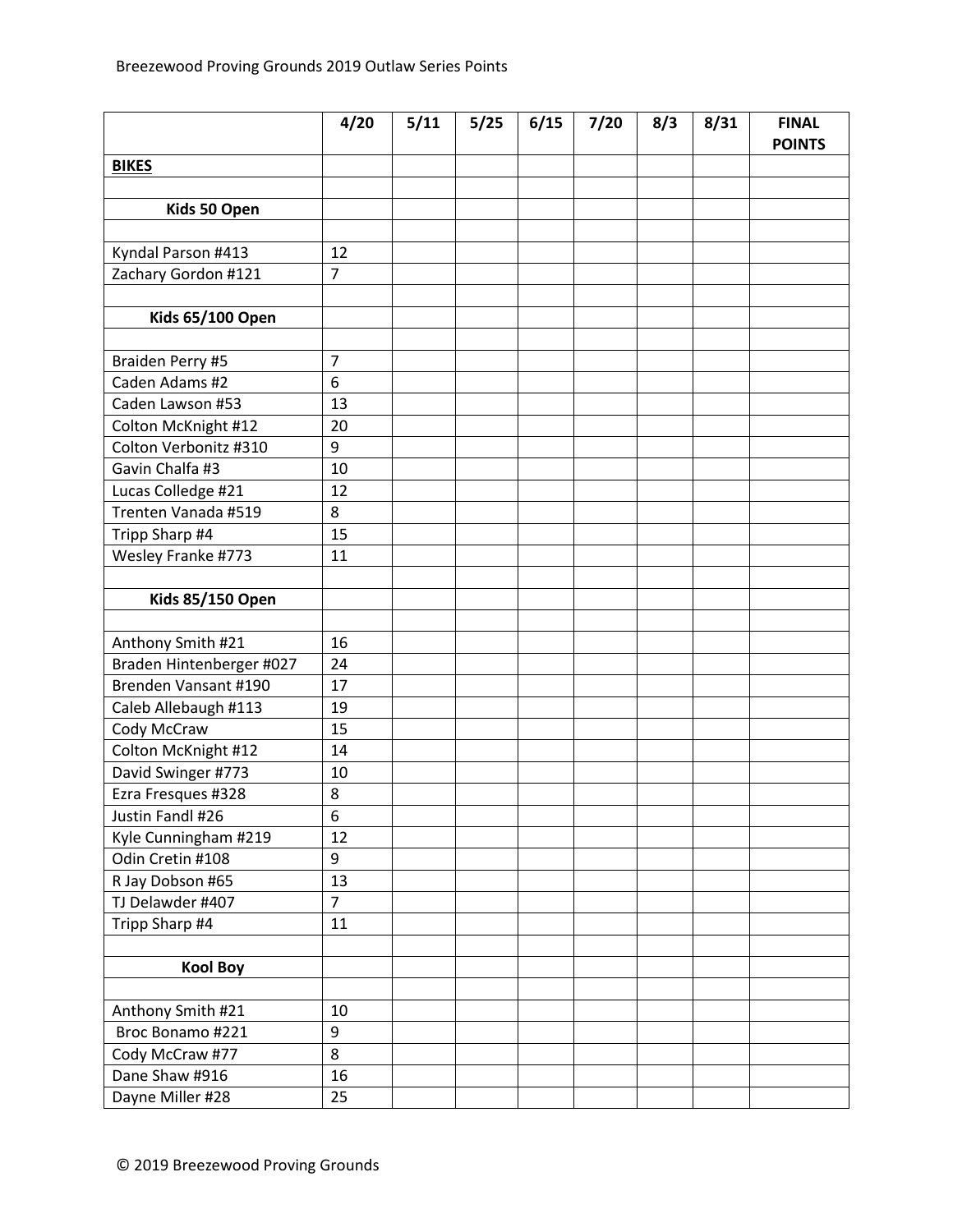| Devin Halaburda #120             | 13              |  |  |  |  |
|----------------------------------|-----------------|--|--|--|--|
| Ethan Schwartz #826              | 18              |  |  |  |  |
| Ezra Fresques #328               | 14              |  |  |  |  |
| Jared Scott #42                  | 17              |  |  |  |  |
| Kaige Norris #22                 | 12              |  |  |  |  |
| Matthew Vansant #189             | 20              |  |  |  |  |
| R Jay Dobson #65                 | 11              |  |  |  |  |
| Scott Gray #12                   | 15              |  |  |  |  |
|                                  |                 |  |  |  |  |
| <b>Two Stroke Only Open</b>      |                 |  |  |  |  |
|                                  |                 |  |  |  |  |
| Broc Bonamo #221                 | $\overline{7}$  |  |  |  |  |
| Dale Lewis #11                   | 14              |  |  |  |  |
| Dayne Miller #28                 | 11              |  |  |  |  |
| Grace Payne #12                  | 10              |  |  |  |  |
| Henry Moore #262                 | 12              |  |  |  |  |
| Jason Trevenen #74               | 9               |  |  |  |  |
| Mason Guelich #691               | 8               |  |  |  |  |
| Randy Lawson #209                | 16              |  |  |  |  |
| Skylar Whittington #259          | 21              |  |  |  |  |
| Wyatt Johnson #124               | 13              |  |  |  |  |
|                                  |                 |  |  |  |  |
| <b>Women Open</b>                |                 |  |  |  |  |
|                                  |                 |  |  |  |  |
| Cassie Rupp #09                  | 13              |  |  |  |  |
| Debra Meszaros #59               | 8               |  |  |  |  |
| Julie Strubel #335               | 6               |  |  |  |  |
|                                  |                 |  |  |  |  |
| <b>Trophy Open</b>               |                 |  |  |  |  |
|                                  |                 |  |  |  |  |
| Dustin Mallow #58                | 2 <sup>nd</sup> |  |  |  |  |
| Hunter Hillyard #321             | 3 <sup>rd</sup> |  |  |  |  |
| Jason Hawkins #523               | 8 <sup>th</sup> |  |  |  |  |
| Josh Howser #718                 | 1 <sup>st</sup> |  |  |  |  |
| Nathan Whittington #151          | $5^{\text{th}}$ |  |  |  |  |
| Richard Amari #7                 | $6^{\text{th}}$ |  |  |  |  |
| Stash Breinich #158              | $7^{\text{th}}$ |  |  |  |  |
| Zach Coons #69                   | 4 <sup>th</sup> |  |  |  |  |
|                                  |                 |  |  |  |  |
| 250 Beginner                     |                 |  |  |  |  |
|                                  |                 |  |  |  |  |
| <b>Bolton Molonos Zomaua #23</b> | 19              |  |  |  |  |
| Brandon Pritchard #71x           | 13              |  |  |  |  |
| Cesar Checha #127                | 10              |  |  |  |  |
| Chris Brumbaugh #238             | 18              |  |  |  |  |
| Chris Hazelton #65               | 27              |  |  |  |  |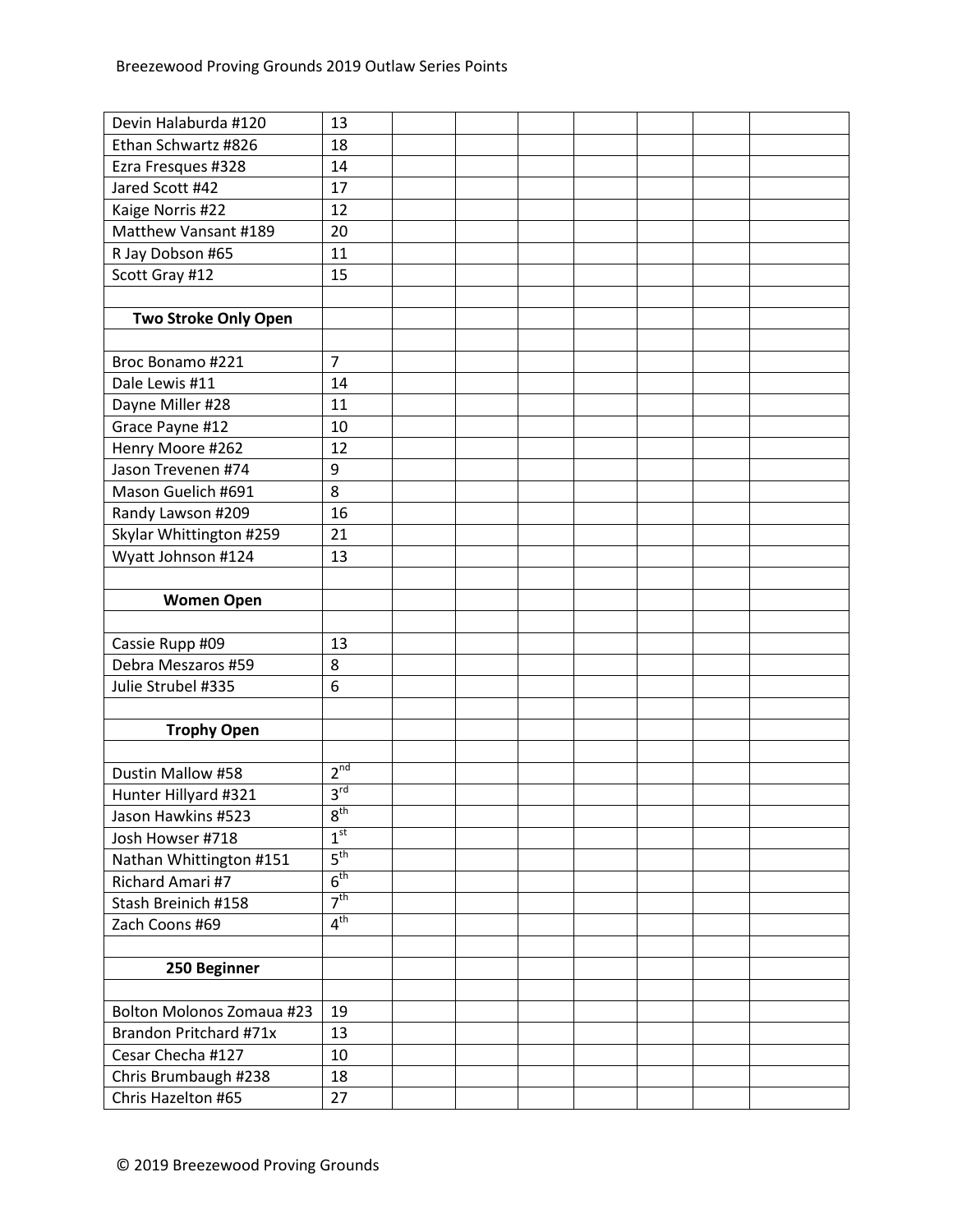| Colby Troutman #555       | 16                   |  |  |  |  |
|---------------------------|----------------------|--|--|--|--|
| Dane Shaw #916            | 17                   |  |  |  |  |
| Dawson Ziegler #38        | $25-3$ <sup>rd</sup> |  |  |  |  |
| Deric Clark #84           | 21                   |  |  |  |  |
| Drew Emerick #37          | 13                   |  |  |  |  |
| Edin Folgar #22           | 11                   |  |  |  |  |
| Gage Allebaugh #118       | 23                   |  |  |  |  |
| Glenn Smith #8            | 16                   |  |  |  |  |
| Isaac Born #116           | 20                   |  |  |  |  |
| Jeffrey Bennett #17       | $31-1$ <sup>st</sup> |  |  |  |  |
| Jeremy McCauley #103      | 15                   |  |  |  |  |
| Levi Bisel #39            | 23                   |  |  |  |  |
| Logan Beachley #804       | 10                   |  |  |  |  |
| Matthew Phillips #41      | 14                   |  |  |  |  |
| Noah Giles #115           | 20                   |  |  |  |  |
| Rayner Guzman #484        | 15                   |  |  |  |  |
| Robert Schiller #3        | 12                   |  |  |  |  |
| Ronnie Beltowski #52      | 12                   |  |  |  |  |
| Sam Wilson #131           | 21                   |  |  |  |  |
| Scott Gray #12            | 14                   |  |  |  |  |
| Scott Walter #714         | 11                   |  |  |  |  |
| Tanner Adams #72          | $32-1$ <sup>st</sup> |  |  |  |  |
| TJ Martin #386            | 18                   |  |  |  |  |
| Travis Mclaughlin #71     | 19                   |  |  |  |  |
| Travis Ritter #420        | 22                   |  |  |  |  |
| Travis Weisner #799       | 22                   |  |  |  |  |
| Tyler Adams #710          | $24-3$ <sup>rd</sup> |  |  |  |  |
| Tyler Bobik #122          | $24-2^{nd}$          |  |  |  |  |
| Tyler Hill #512           | 17                   |  |  |  |  |
| Zach Kendig #149          | $26 - 2^{nd}$        |  |  |  |  |
|                           |                      |  |  |  |  |
| 450 Beginner              |                      |  |  |  |  |
|                           |                      |  |  |  |  |
| Andrew Armstrong #46      | $21 - 2^{nd}$        |  |  |  |  |
| Andy Morelli #52          | 17                   |  |  |  |  |
| Bolton Molonos Zomova #23 | 9                    |  |  |  |  |
| Cesar Chechol #127        | 11                   |  |  |  |  |
| Chance Rayhart #110       | $21-2^{nd}$          |  |  |  |  |
| Chris Brumbaugh #238      | 16                   |  |  |  |  |
| Daniel Snyder #685        | 10                   |  |  |  |  |
| Dawson Ziegler #38        | 11                   |  |  |  |  |
| Dennis Billie #20         | 12                   |  |  |  |  |
| Edin Folgar #22           | 8                    |  |  |  |  |
| Enrique #10               | 12                   |  |  |  |  |
| Ferdy Sosa #92            | 16                   |  |  |  |  |
| James Groh #610           | 17                   |  |  |  |  |
|                           |                      |  |  |  |  |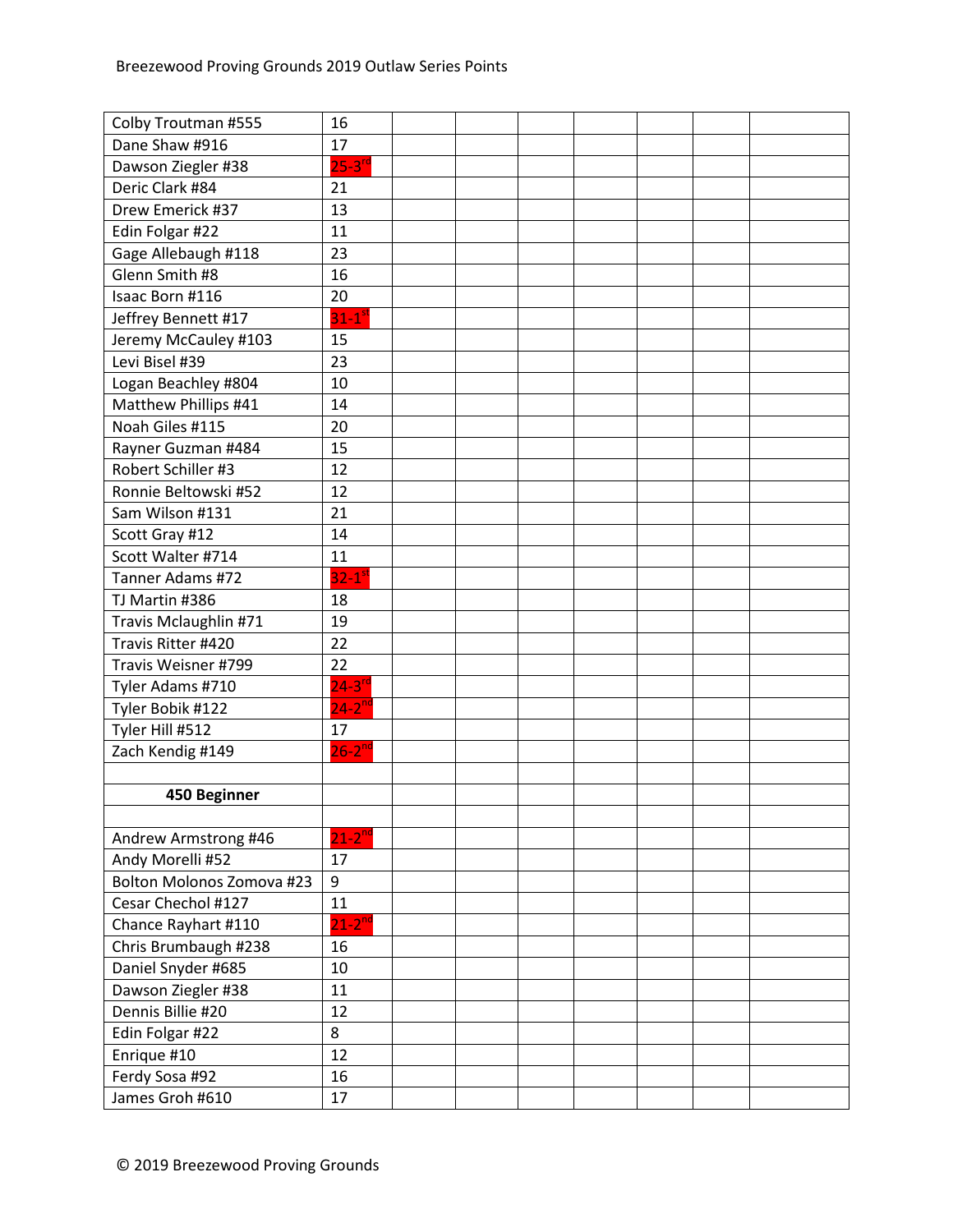| Jason Hawkins #523      | 13                   |  |  |  |  |
|-------------------------|----------------------|--|--|--|--|
| Jeffrey Bennett #17     | $26-1$ <sup>st</sup> |  |  |  |  |
| Levi Bisel #39          | 15                   |  |  |  |  |
| Michael Vanada #413     | 14                   |  |  |  |  |
| Nick Robertson #94      | 14                   |  |  |  |  |
| Noah Giles #115         | 15                   |  |  |  |  |
| Rayner Guzman #484      | 13                   |  |  |  |  |
| Sam Wilson #131         | 18                   |  |  |  |  |
| Tanner Adams #72        | 9                    |  |  |  |  |
| Travis McLaughlin #71   | 10                   |  |  |  |  |
| Travis Ritter #420      | 18                   |  |  |  |  |
| Travis Weisner #799     | $19-3$ <sup>rd</sup> |  |  |  |  |
| Tyler Adams #710        | $19-3$ <sup>rc</sup> |  |  |  |  |
| <b>Tyler Helwig #13</b> | $26-1$ <sup>st</sup> |  |  |  |  |
|                         |                      |  |  |  |  |
| 250 Intermediate        |                      |  |  |  |  |
|                         |                      |  |  |  |  |
| Aaron Dravk #607        | 13                   |  |  |  |  |
| Corey Doughten #661     | 24                   |  |  |  |  |
| Dayne Miller #28        | 22                   |  |  |  |  |
| Dustin Mallow #58       | 29                   |  |  |  |  |
| Jacob Barton #47        | 8                    |  |  |  |  |
| Justin Verbonitz #410   | 9                    |  |  |  |  |
| Kevin Clark #87         | 10                   |  |  |  |  |
| Kyle Hott #19           | 15                   |  |  |  |  |
| Mark Compton #423       | 17                   |  |  |  |  |
| Mason Guelich #691      | 16                   |  |  |  |  |
| Matthew Vansant #189    | 12                   |  |  |  |  |
| Michael Novella #319    | 19                   |  |  |  |  |
| Nathan Whittington #151 | 11                   |  |  |  |  |
| Noah Hazelton #66       | 18                   |  |  |  |  |
| Skylar Whittington #259 | 21                   |  |  |  |  |
| Stash Breinich #158     | 7                    |  |  |  |  |
| Tyler Helwig #13        | 20                   |  |  |  |  |
| Wyatt Everhart #510     | 14                   |  |  |  |  |
|                         |                      |  |  |  |  |
| 450 Intermediate        |                      |  |  |  |  |
|                         |                      |  |  |  |  |
| Brett Pochet #225       | 21                   |  |  |  |  |
| Adam Miller #57         | 19                   |  |  |  |  |
| Austin Hollen #224      | 20                   |  |  |  |  |
| Chucky Hropovich #09    | 9                    |  |  |  |  |
| Travis Kibe #305        | 16                   |  |  |  |  |
| Josh Buckner #56        | 15                   |  |  |  |  |
| Richard Amari #7        | 14                   |  |  |  |  |
| Hunter Hillyard #321    | 28                   |  |  |  |  |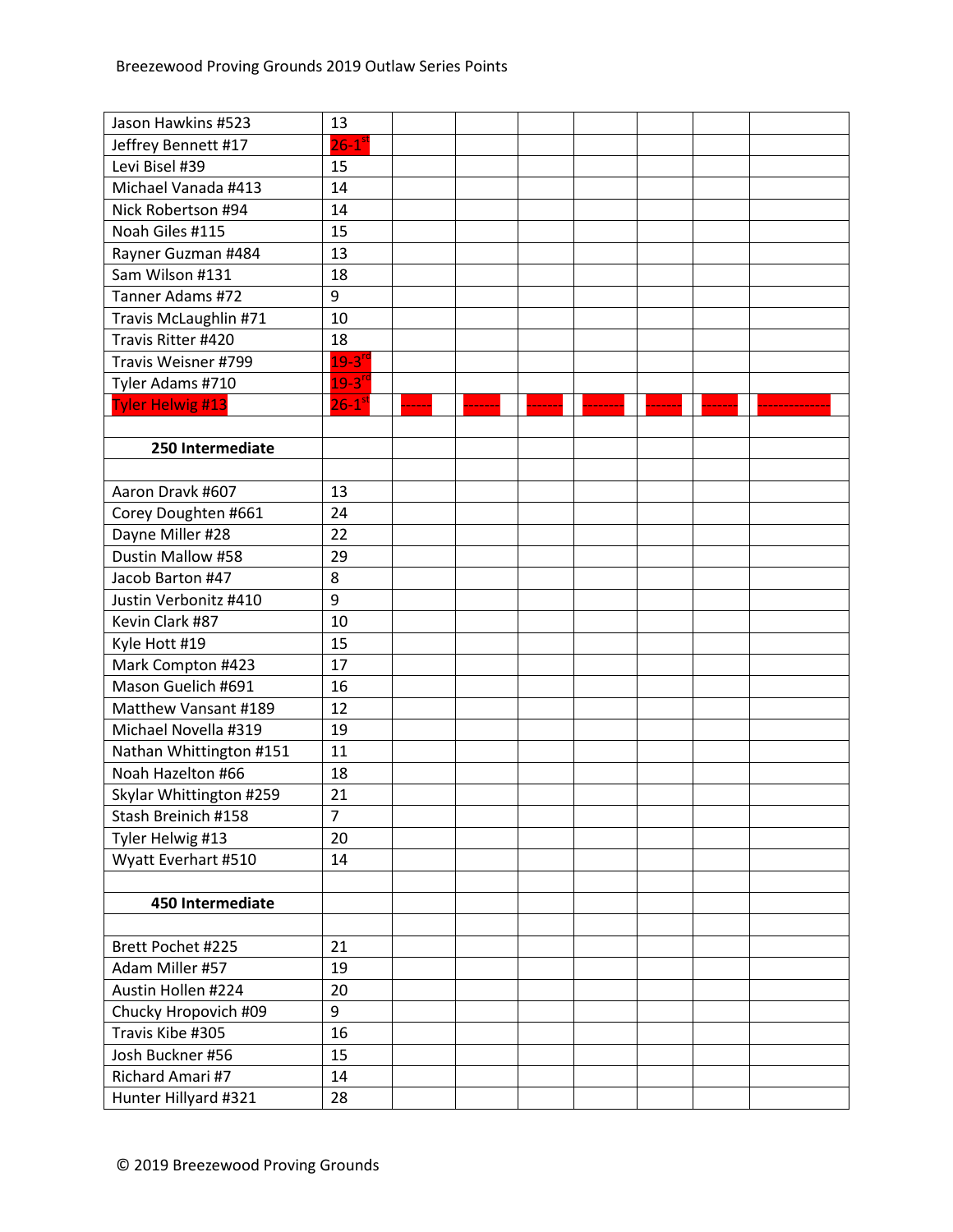| Aaron Dravk #607        | 18             |  |  |  |  |
|-------------------------|----------------|--|--|--|--|
| Jarrett Bellison #613   | 12             |  |  |  |  |
| Josh Hurst #48          | 8              |  |  |  |  |
| Justin Verbonitz #410   | 11             |  |  |  |  |
| Kyle Hott #19           | 13             |  |  |  |  |
| Mason Guelich #691      | 17             |  |  |  |  |
| Matt Conaway #45        | 10             |  |  |  |  |
| Skylar Whittington #259 | 23             |  |  |  |  |
|                         |                |  |  |  |  |
| 250 Advanced            |                |  |  |  |  |
|                         |                |  |  |  |  |
| Jacob Runkles #270      | 10             |  |  |  |  |
| Joey Deneen #22         | 6              |  |  |  |  |
| Max Sanford #162        | 15             |  |  |  |  |
| Noah Chambers #661      | $\overline{7}$ |  |  |  |  |
| Tyler Stepek #19        | 8              |  |  |  |  |
|                         |                |  |  |  |  |
| 450 Advanced            |                |  |  |  |  |
|                         |                |  |  |  |  |
| Cody Johnson #31        | 8              |  |  |  |  |
| Dale Lewis #11          | $\overline{7}$ |  |  |  |  |
| Jacob Runkles #270      | 12             |  |  |  |  |
| Joey Deneen #22         | 11             |  |  |  |  |
| Josh Howser #718        | 9              |  |  |  |  |
| Max Sanford #162        | 14             |  |  |  |  |
| Noah Chambers #661      | 10             |  |  |  |  |
| Tyler Stepek #314       | 19             |  |  |  |  |
| Wyatt Johnson #124      | 6              |  |  |  |  |
|                         |                |  |  |  |  |
| Vet 30 Plus             |                |  |  |  |  |
|                         |                |  |  |  |  |
| Brandon Smith #142      | 15             |  |  |  |  |
| Derek Boyd #813         | 17             |  |  |  |  |
| Ethan Brown #215        | 16             |  |  |  |  |
| George Comedena #611    | 6              |  |  |  |  |
| Greg Lykens #04         | 25             |  |  |  |  |
| Jason Trevenen #74      | 14             |  |  |  |  |
| Leroy Perry #4          | $\overline{7}$ |  |  |  |  |
| Matt Grove #472         | 13             |  |  |  |  |
| Michael Novella #319    | 12             |  |  |  |  |
| Mike Seiler #412        | 8              |  |  |  |  |
| Nick Robertson #94      | 10             |  |  |  |  |
| Randy Lawson #209       | 20             |  |  |  |  |
| Travis Gutshall #8      | 9              |  |  |  |  |
| Zach Coons #69          | 18             |  |  |  |  |
| Zebadiah Scott #629     | 11             |  |  |  |  |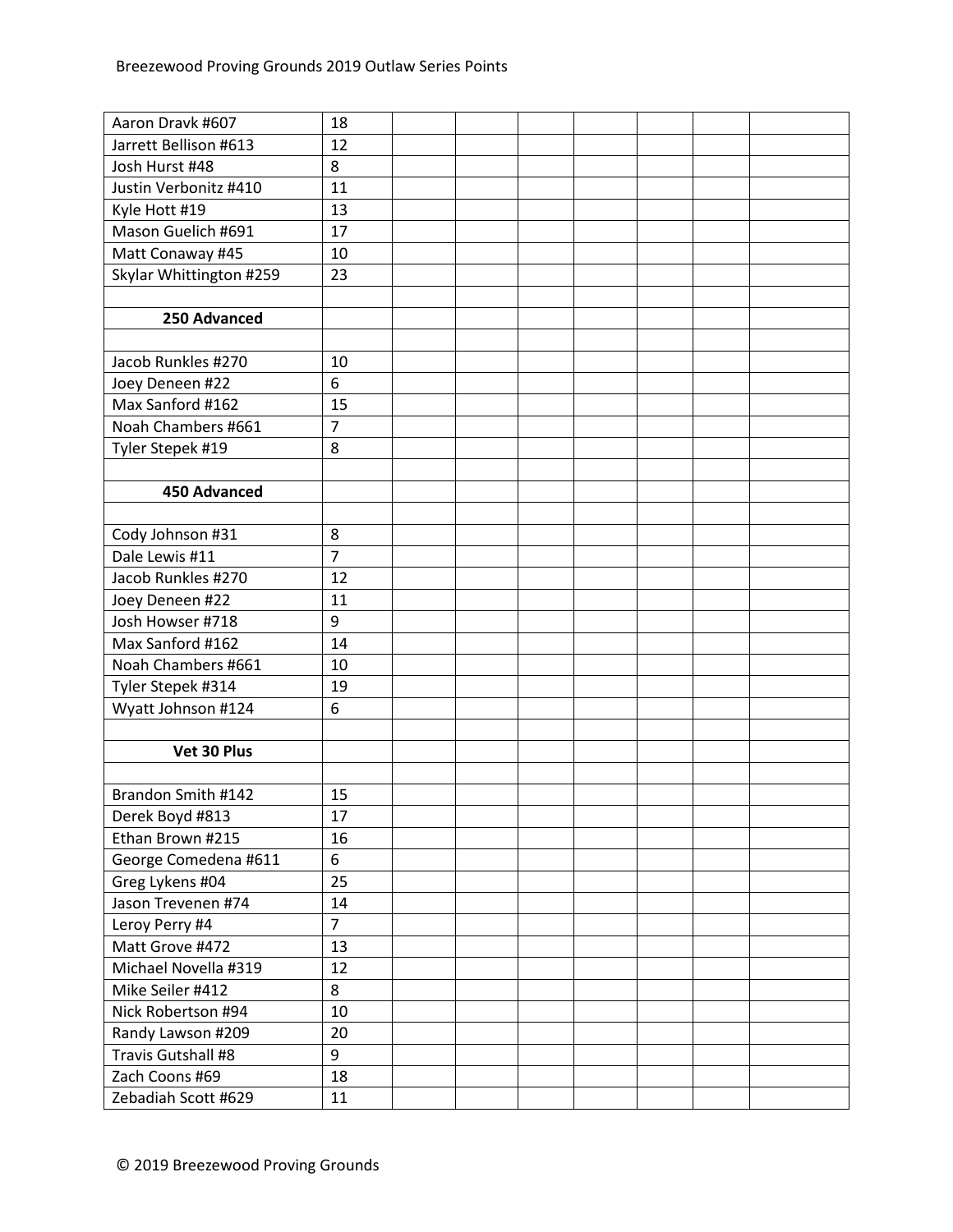| <b>Senior 45 Plus</b>   |                |  |  |  |  |
|-------------------------|----------------|--|--|--|--|
|                         |                |  |  |  |  |
| Bill Lauver #442        | $\overline{7}$ |  |  |  |  |
| Greg Lykens #04         | 15             |  |  |  |  |
| Kevin Allen #427        | 10             |  |  |  |  |
| Pat Sanford #162        | 6              |  |  |  |  |
| Zebadiah Scott #629     | 8              |  |  |  |  |
|                         |                |  |  |  |  |
| <b>Pit Bike Open</b>    |                |  |  |  |  |
|                         |                |  |  |  |  |
| Clay Mercer #334        | 17             |  |  |  |  |
| Jarrett Bellison #613   | 12             |  |  |  |  |
| Jeffrey Bennett #17x    | 9              |  |  |  |  |
| Owen Dechene #17        | 8              |  |  |  |  |
| Shawn Weaver #31        | 20             |  |  |  |  |
|                         |                |  |  |  |  |
|                         |                |  |  |  |  |
| <b>QUADS</b>            |                |  |  |  |  |
|                         |                |  |  |  |  |
| Kids 50/70 Open         |                |  |  |  |  |
|                         |                |  |  |  |  |
|                         |                |  |  |  |  |
| <b>Kids 90/125 Open</b> |                |  |  |  |  |
|                         |                |  |  |  |  |
| Annabella Eichner #11   | 6              |  |  |  |  |
| Cameron Bash #36        | 9              |  |  |  |  |
| Cameron Kunkle #82      | 11             |  |  |  |  |
| Jayden Shiffer #16      | 16             |  |  |  |  |
| Teegan Kauffman #299    | 8              |  |  |  |  |
| Wesley Franke #773      | 7              |  |  |  |  |
|                         |                |  |  |  |  |
| 200/300 Open            |                |  |  |  |  |
|                         |                |  |  |  |  |
| Otis Cretin #412        | 11             |  |  |  |  |
|                         |                |  |  |  |  |
| 400 Open                |                |  |  |  |  |
|                         |                |  |  |  |  |
| Connor Harkabusic #8    | 9              |  |  |  |  |
| Corey Weaverling #119   | 16             |  |  |  |  |
| Dave Keller Jr #77      | 11             |  |  |  |  |
| Dustin Shelly #109      | 21             |  |  |  |  |
| Joey Miller #818        | 13             |  |  |  |  |
| Ken Turck #694          | 10             |  |  |  |  |
| Kurt Lecorchick #715    | 12             |  |  |  |  |
| Nathan Wright #399      | 14             |  |  |  |  |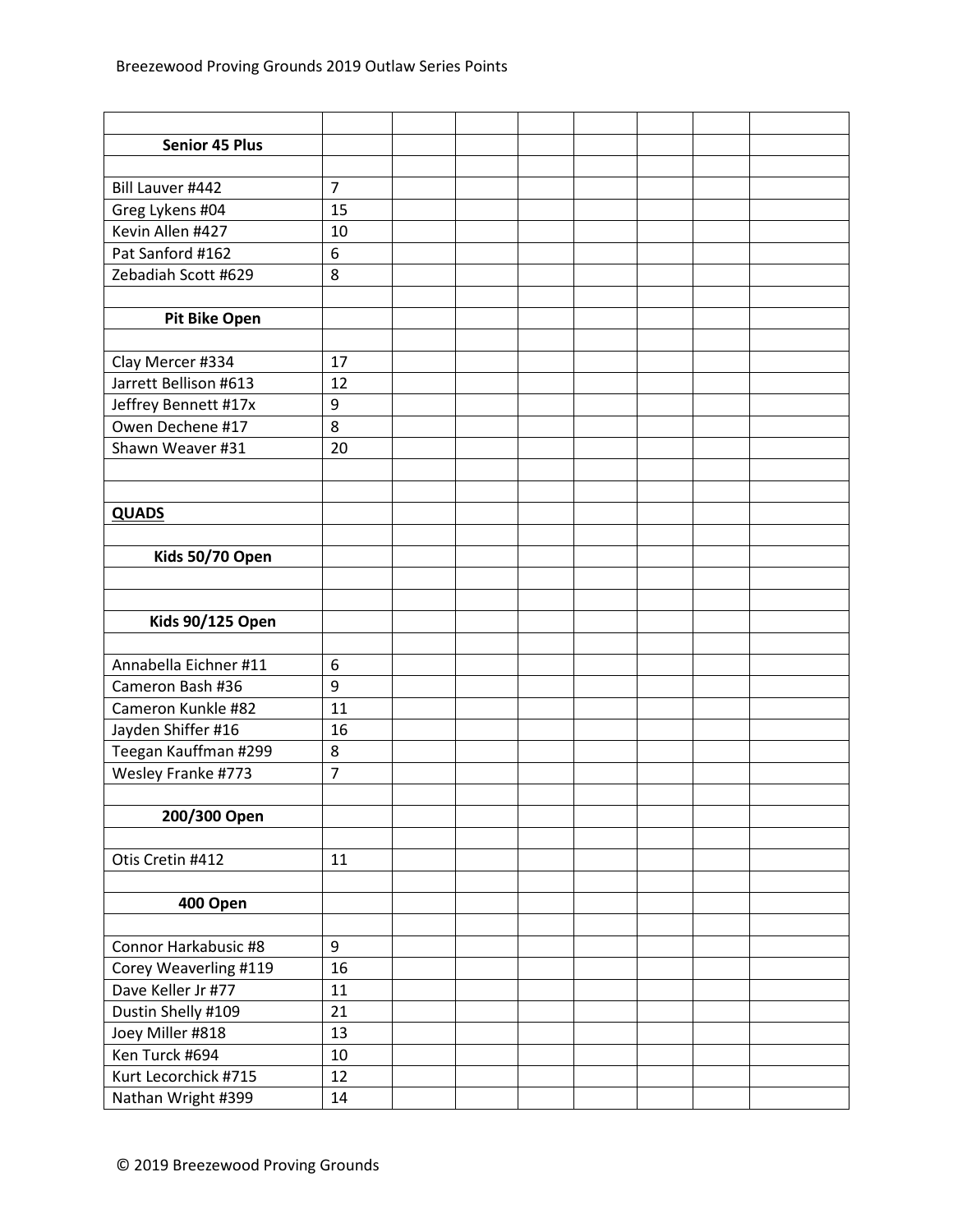| <b>Open Beginner</b> |                      |  |  |  |  |
|----------------------|----------------------|--|--|--|--|
|                      |                      |  |  |  |  |
| Andrew Beaury #14    | 10                   |  |  |  |  |
| Andrew Williams #724 | 13                   |  |  |  |  |
| Collin Butts #823    | 12                   |  |  |  |  |
| Curtis Zuk #28       | 6                    |  |  |  |  |
| Daulton Wilson #9H   | 8                    |  |  |  |  |
| JR Rinehart #10      | $16-3$ <sup>rd</sup> |  |  |  |  |
| Kyle Hardman #987    | 11                   |  |  |  |  |
| Nathan Shank #625    | 9                    |  |  |  |  |
| Noah Marrone #22     | $23-1$ <sup>st</sup> |  |  |  |  |
| Robert Steel #13B    | 14                   |  |  |  |  |
| Roger Escalante #046 | $\overline{7}$       |  |  |  |  |
| Tyler Marlin #1      | $18-2^{nd}$          |  |  |  |  |
| Zachery Christ #517  | 15                   |  |  |  |  |
|                      |                      |  |  |  |  |
|                      |                      |  |  |  |  |
| Open Intermediate    |                      |  |  |  |  |
|                      |                      |  |  |  |  |
| Devin Baker #11      | 23                   |  |  |  |  |
| DJ Bookwalter #89    | 12                   |  |  |  |  |
| Gabe Lukasik #117    | 13                   |  |  |  |  |
| Jacob Ryan #75       | 11                   |  |  |  |  |
| John Wiesheier #524  | 15                   |  |  |  |  |
| Steven Smith #918    | 14                   |  |  |  |  |
| Taylor Smith #412    | 16                   |  |  |  |  |
| Tyler Smith #15      | 18                   |  |  |  |  |
| William Spatz #04    | 10                   |  |  |  |  |
|                      |                      |  |  |  |  |
| <b>Open Advanced</b> |                      |  |  |  |  |
|                      |                      |  |  |  |  |
| Adam Whary #512      | 6                    |  |  |  |  |
| Brock Jumper #112    | 9                    |  |  |  |  |
| Dayton Buhrman #56   | 8                    |  |  |  |  |
| Justin Feight #297   | 10                   |  |  |  |  |
| Luke Haberlein #434  | $\overline{7}$       |  |  |  |  |
| Trevor Bulger #4     | 12                   |  |  |  |  |
| Ty Gehman #113       | 17                   |  |  |  |  |
|                      |                      |  |  |  |  |
| <b>Women Open</b>    |                      |  |  |  |  |
|                      |                      |  |  |  |  |
| Felecha Dashem #118  | $\overline{7}$       |  |  |  |  |
| Holly Carroll #595   | 11                   |  |  |  |  |
| Jordan Kunkle #00    | 6                    |  |  |  |  |
| Maddie Hill #202     | 9                    |  |  |  |  |
| Shelby Cobrando #55  | 16                   |  |  |  |  |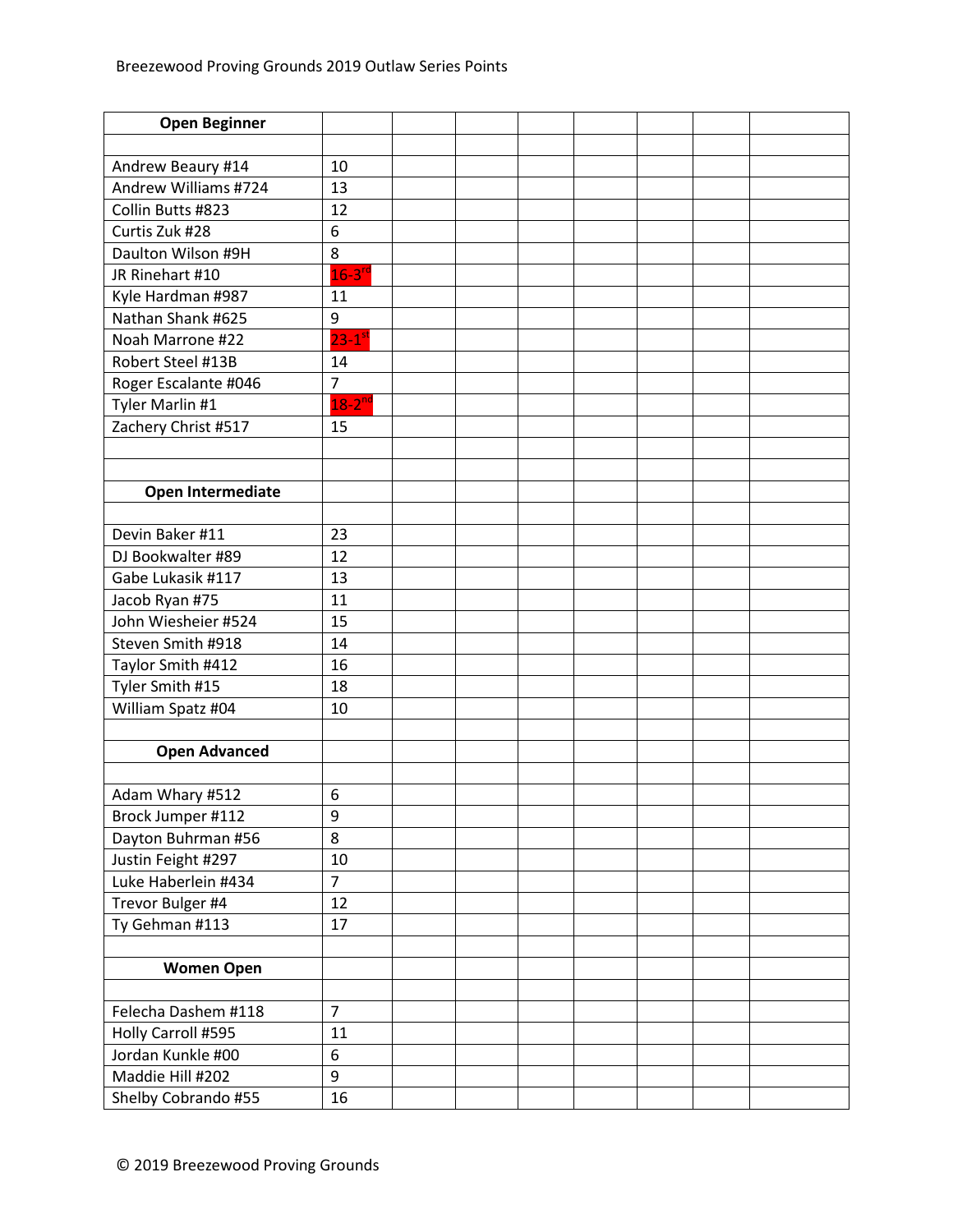| Tabby Krone #4       | 8               |  |  |  |  |
|----------------------|-----------------|--|--|--|--|
|                      |                 |  |  |  |  |
| Vet 30 Plus          |                 |  |  |  |  |
|                      |                 |  |  |  |  |
| Ashley Imler #6      | 16              |  |  |  |  |
| Bill Haer #66        | 11              |  |  |  |  |
| Daryl Rhine #45      | 12              |  |  |  |  |
| Dave Keller Jr #77   | 10              |  |  |  |  |
| David Savage #104    | 14              |  |  |  |  |
| Dustin Shelly #109   | $\overline{7}$  |  |  |  |  |
| Howard Dashem #629   | 8               |  |  |  |  |
| James Marrone #76    | 15              |  |  |  |  |
| John Shank #820      | 13              |  |  |  |  |
| Josh Costaldo #587   | 18              |  |  |  |  |
| Roger Escalante #046 | 9               |  |  |  |  |
| Tyler Smith #15      | 23              |  |  |  |  |
|                      |                 |  |  |  |  |
| <b>Trophy Open</b>   |                 |  |  |  |  |
|                      |                 |  |  |  |  |
| Jacob Ryan #75       | 1 <sup>st</sup> |  |  |  |  |
| Nathan Wright #399   | 2 <sup>nd</sup> |  |  |  |  |
|                      |                 |  |  |  |  |
| <b>TRIKES</b>        |                 |  |  |  |  |
|                      |                 |  |  |  |  |
| 2 Stroke Open        |                 |  |  |  |  |
|                      |                 |  |  |  |  |
| Bryan Ditch #97      | 17              |  |  |  |  |
| Dalton Gish #444     | $\overline{7}$  |  |  |  |  |
| Dave Swinger #520    | 22              |  |  |  |  |
| Isaiah Marker #12    | 13              |  |  |  |  |
| Joe Day #913         | 6               |  |  |  |  |
| John Souto #316      | 11              |  |  |  |  |
| Mark Rich #133       | 8               |  |  |  |  |
| Nick Day #86         | 10              |  |  |  |  |
| Ray Eldridge #747    | 12              |  |  |  |  |
| Regina Swinger #3    | 9               |  |  |  |  |
| Sam Harkabusic #7    | 14              |  |  |  |  |
| Zachery Howard #249  | 15              |  |  |  |  |
|                      |                 |  |  |  |  |
| 4 Stroke Open        |                 |  |  |  |  |
|                      |                 |  |  |  |  |
| Bryan Ditch #97      | 17              |  |  |  |  |
| Gavin Hoffman #50    | 12              |  |  |  |  |
| John Souto #316      | 14              |  |  |  |  |
| Lee Marker #5        | 19              |  |  |  |  |
| Matt Plevel #323     | 10              |  |  |  |  |